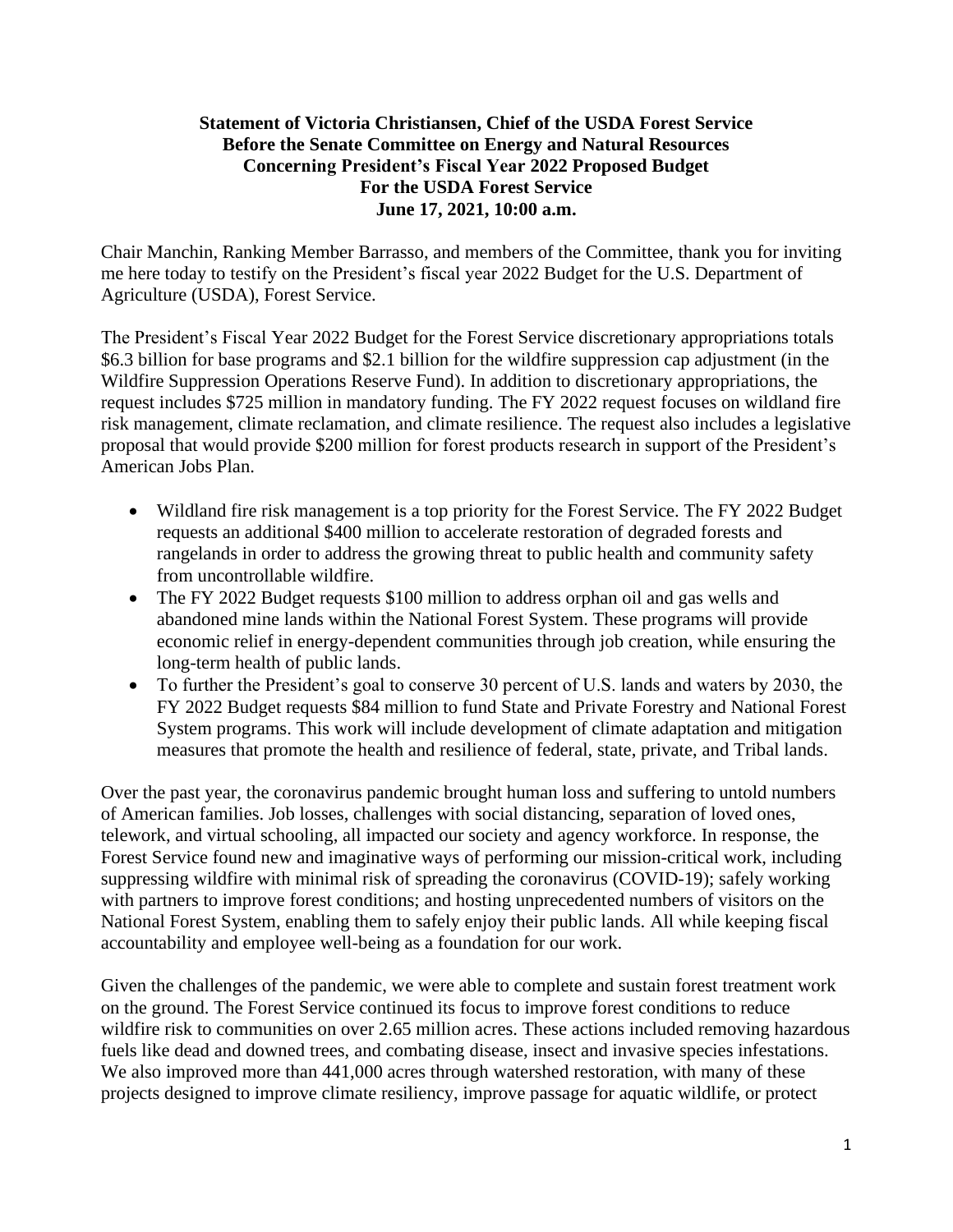sources of drinking water on National Forest System lands. The Forest Service moved nine watersheds to an improved condition by completing all the essential projects in the respective Watershed Restoration Action Plans. The Forest Service also focused on providing jobs and stability for local economies through a year of historic timber production, selling more than 3.2 billion board feet of timber, the second highest level in 20 years.

In fiscal year 2021, we have treated over 2 million acres to reduce wildfire risk and improve forest conditions. We have had great success in implementing prescribed fire projects thus far, with nearly 1.5 million acres treated using prescribed fire. The agency is on track to 3.25 million acres of the 3.5 million-acre target by the end of the fiscal year. These prescribed burns are low-intensity surface fires that release substantially less carbon dioxide than wildfires of the same size.

The Forest Service is doing its part to support jobs and aid the economic stability of communities and municipalities where citizens have suffered significant economic downturns resulting from the ongoing pandemic. Specifically, the Forest Service has invested CARES ACT funding to create and sustain jobs in rural communities, including opportunities for university STEM students, hiring field crews and increasing funding in contracts and agreements with states to hire field crews to conduct catch-up surveys of Forest Inventory and plots. Plot surveys fell behind in fiscal year 2020 because of extreme wildfires in the West and because of the pandemic. This additional investment alone created more than 50 jobs. Moreover, the Forest Inventory and Analysis program's data and analyses provide essential information to industry to inform mill location and to guide business planning in the forest products sector by monitoring and projecting wood volume and supply. This enhances the viability and profitability of the entire sector, directly affecting tens of thousands of jobs. Over 900 timber sale contracts have been extended, providing additional time for purchasers to harvest timber.

We are also working to sustain rural small businesses and industries by relying on local communities to fulfill logistical firefighting personnel needs rather than outsource to larger cities, keeping communities open by supporting lodging, restaurants, grocery stores, and hardware suppliers.

In a year where demand for outdoor recreation reached record levels during the pandemic, we expect a modest rise in spending from \$9.5 billion in 2019 to just under \$10 billion in 2020 and the economic contributions of recreational visitor use on National forests and grasslands to the Gross Domestic Product to rise from \$11.4 billion to \$12.5 billion with approximately 153,800 jobs supported. We have helped families that depend on firewood to meet both heating and cooking needs by issuing free firewood permits in times of public disaster or emergencies to assist those impacted by the COVID-19 pandemic.

I will now discuss how our ongoing work to implement the fiscal year 2021 budget aligns with the Biden Administration's priorities for fiscal year 2022, including helping to control the COVID-19 pandemic; tackle climate change; provide economic relief through job creation; advance racial equity; and further improve our work environment.

#### **Controlling the COVID-19 pandemic**

Last year, despite the coronavirus pandemic as well as historic natural disasters and civil unrest, the Forest Service rose to the challenge. Our responsibility as an employer, a service provider to the public, and a manager of federal recreation sites, is to ensure the safety of our employees,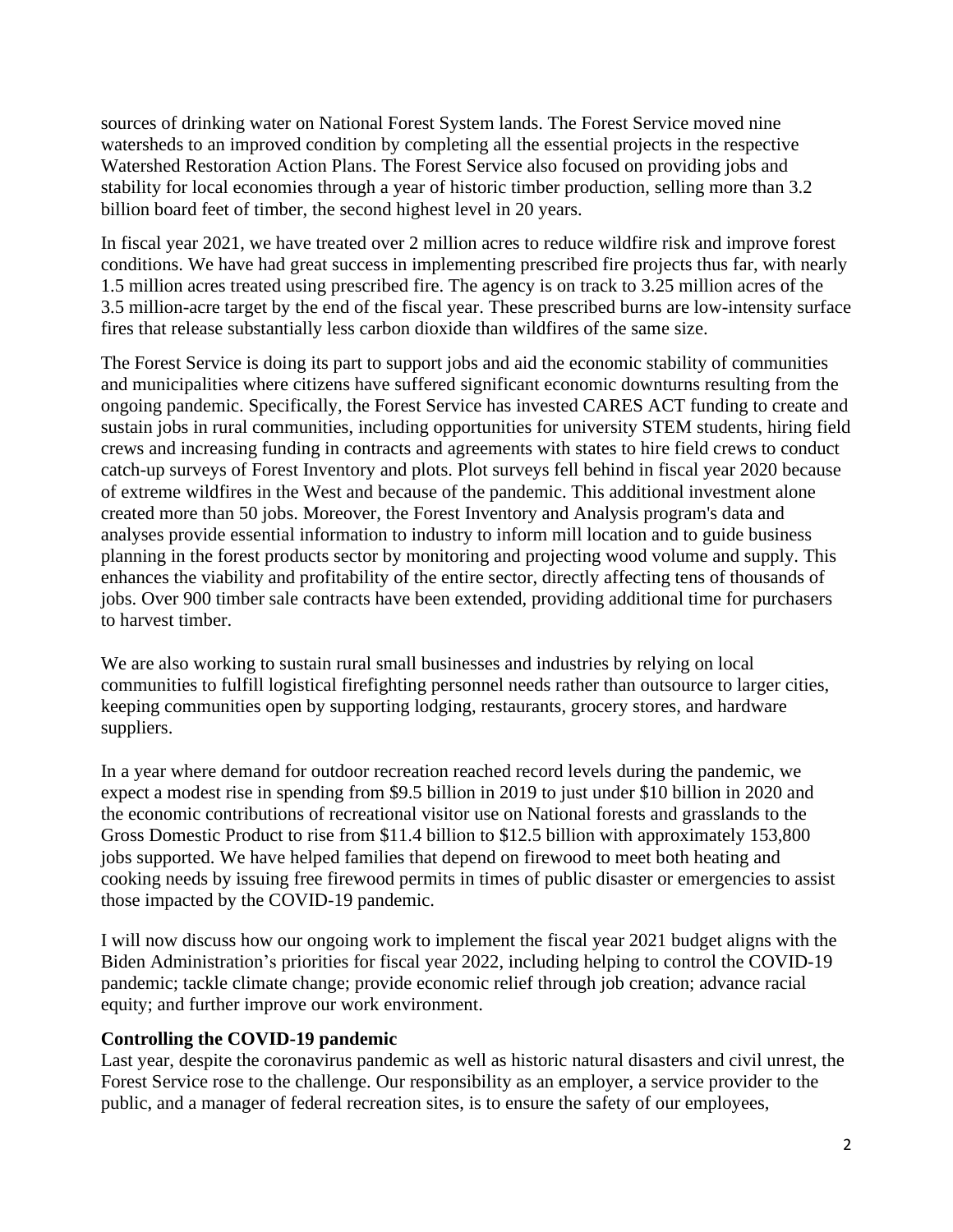contractors, and the public. This is our top priority. That is why agency policy requires our employees, contractors and visitors to wear a mask, maintain physical distance, and have access to essential Personal Protective Equipment.

Our 2021 field work and fire seasons are currently underway. In accordance with the Administration's priority in Executive Order 13987 to halt the spread of COVID-19, by relying on the best available data and science-based public health measures, the Forest Service will continue to follow guidance in USDA's Workplace Safety Plan. This Plan is a detailed, data-driven COVID-19 workplace safety plan that prioritizes the health and safety of our federal employees and contractors—whether they work in offices or out in the field. National Forests are evaluating local conditions and mitigating risks ahead of reopening more visitor centers, recreation sites and other public venues. We are working to continue the successes achieved last year in wildfire suppression response in maintaining the safety of our employees, contractors and partners in shared quarters and fire camps.

# **Tackling Climate Change**

Today, the need to address the climate crisis is more urgent than ever. Fire seasons are longer with wildfires occurring outside the span of historic fire seasons in different parts of the country. Other climate change threats include regional drought, invasive species, and major outbreaks of insects and disease. The Forest Service stands ready to meet these challenges and advance the Administration's climate goals. These challenges include researching the vulnerability of water supplies and watersheds to a changing climate; conducting assessments and providing tools such as the National Insects and Disease Risk Map; and identifying optimal fuel treatment practices and accelerating the pace and scale of prescribed fire.

Wildfire Management. The 2020 fire year was unprecedented in many ways. Not only did we fight fire during a global pandemic, but more acres burned on Forest Service-managed lands than in any previous year since the historic Big Burn of 1910. The increased frequency of wildfires in the wildland-urban interface continues to impact more homes and communities than ever before, with more acres burned in California than in any previous year on record. In 2020, wildfires destroyed nearly 18,000 homes and outbuildings (structures).

In 2021, we are anticipating and are prepared for another long and arduous fire year. We continue to invest in pre-planned response using risk assessments and analytics to inform fire managers about resource allocations needed and used on fires. We are also investing in several key technology and modernization portfolios; including, Data Management, Enhanced Real Time Operating Picture, Decision Support Applications, and Modern Tools for a Modern Response. Additionally, implementation of the Large Fire Assessment process, as directed by the Consolidated Appropriations Act, 2021 (Fiscal Year 2021 Omnibus), is helping us better account for our actions while fostering a learning culture. Cooperation with partners at the federal, state, and local levels also ensures we have a strong workforce of firefighters and equipment to provide for safe and effective wildfire response throughout the year. We are working to implement administrative solutions that address pay equity, fatigue, and mental wellbeing of our firefighters.

Climate Adaptation and Mitigation. In line with Executive Order (E.O.) 14008, *Tackling the Climate Crisis at Home and Abroad*, the Forest Service is using science to advance climate-smart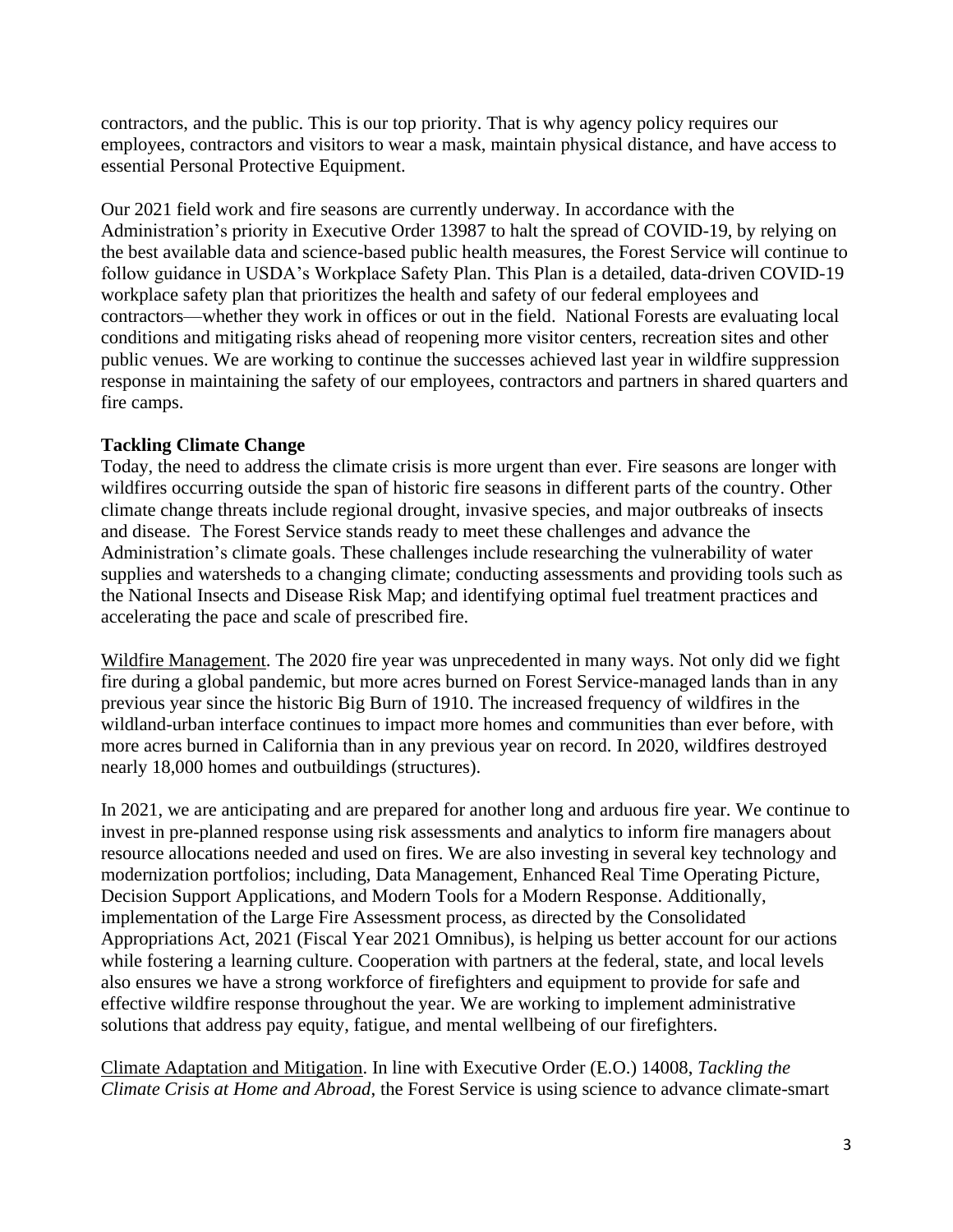land management, restoration, fire management, and science innovation and delivery for the benefit of current and future generations. We are building on past work by leading USDA's Climate Hubs. These Hubs provide practical, proactive tools informed by science for landowners and land managers. Maintaining climate-resilient landscapes is central to virtually all Forest Service research and land management activities and goals. For example, we are implementing acquisition of conservation easements on private lands and increasing capacity for carbon sequestration through reforestation and production of woody biomass for forest products. All these activities are furthering the goals of E.O. 14008 to conserve 30 percent of U.S. lands and waters by 2030. We are also coordinating with the Department of the Interior to support a strategy for creating a Civilian Climate Corps, drawing on the agency's unique expertise and history that builds on the legacy of the New Deal Civilian Conservation Corps. Through the Climate Conservation Corps, we will work to deliver forest and watershed health and resilience, carbon sequestration, wildfire risk reduction, innovation in science and science delivery, and improvements in sustainable operating infrastructure. In addition, a Civilian Climate Corps will provide career opportunities for a diverse generation of Americans in critical work to promote environmental sustainability.

Restoration and Reforestation. Natural resource challenges are best met with collective action. Stakeholders of the Forest Service broadly agree on the need for active measures to address the threats across many of the landscapes we manage. Congress is doing their part as well. The Forest Service has plans for the reforestation of over 1.3 million acres of National Forest System land. These plans address only one third of National Forest System reforestation needs, which are estimated at 4 million acres. Wildfires create over 80 percent of reforestation needs, including approximately 1 million acres from the 2020 wildfire season. The Forest Service is also placing special emphasis on planting the right species, in the right place, under the right conditions, so forests will remain healthy over time.

Moving forward we will maintain our Shared Stewardship approach of working together in an integrated way to make decisions and take actions on the land. With this shared approach, the Forest Service is working more closely than ever with states, tribes, and other partners on priority projects across landscapes and across all land ownerships. We are sharing decisions and risks and achieving measurable outcomes that we mutually define. This strategy is dependent on our employees—our largest and most important investment. The successful delivery of services and work starts with a highly skilled, motivated workforce. They are essential to confronting the climate-related challenges facing America's forests and grasslands; they are integral to the services and experiences we offer to citizens, local communities, and our partners.

The Administration has also placed a priority to restore nature-based infrastructure including our lands, forests, wetlands, watersheds, and other natural resources. As part of the American Jobs Plan, the Administration is calling on Congress to invest in protection from extreme wildfires and the restoration of major water and land resources. To accomplish this, the plan empowers local leaders to shape these restoration and resilience project funds in line with the Outdoor Restoration Force Act.

#### **Providing Economic Relief**

The fiscal year 2021 Omnibus authorized the Secretary of Agriculture to use up to \$200 million to provide financial relief to timber harvesting and timber hauling businesses that have experienced financial losses due to COVID-19. Timber harvesters and haulers are critical to forest management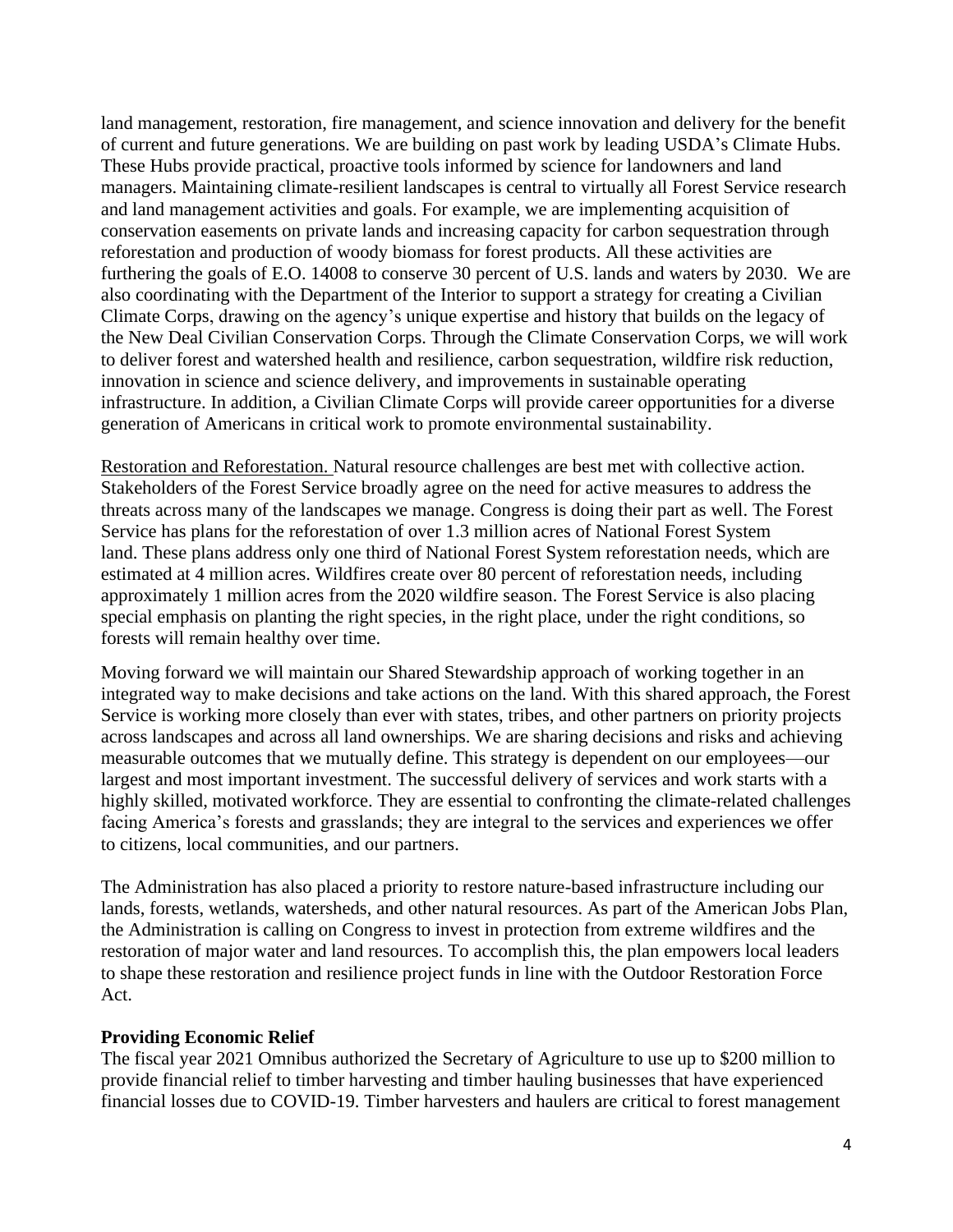across the country. COVID-19 relief assistance is a top priority of the Biden Administration, and Forest Service staff are coordinating with USDA Farm Services Agency staff to implement this provision and get financial assistance to timber harvesting and hauling businesses as soon as possible.

The Forest Service will also make positive impacts on state and local economies thanks to the innovative authorities Congress provided in the recently enacted Great American Outdoors Act. This significant legislation will enable us to repair and upgrade vital infrastructure and facilities in our national forests, and permanently funds the Land and Water Conservation Fund (LWCF), investing in conservation and recreation opportunities on public and private lands. Projects will enrich the lives of current and future generations by improving landscape resiliency and increasing access. Recent investments in these areas are an indication of Congress' expectations and trust in us, and I look forward to continuing to work with you to meet those expectations and trust. There is much more work to be done, and we are committed to doing the right work in the right places at the right scale.

### **Fiscal Accountability and the Fire Funding Fix**

In fiscal year 2021, the Forest Service has transitioned to a new budget structure that will help us increase transparency of our spending over time. It also will result in enhanced budget discipline, such as better planning to fund fixed costs and help overcome longstanding systemic challenges without negative impacts to programs that benefit the public. We are experiencing some growing pains and learning from them. Realignment of the budget structure is illuminating the need for changes to some of our business and cultural practices. We are stewarding the Forest Service through this change with strategic workforce planning and collaboratively managing all operations within our allocated budgets. This requires making difficult decisions and strengthening internal control to mitigate overspending.

At the beginning of fiscal year 2021, fire activity was at its peak with most resources committed throughout the country. In prior years the end of the most severe part of the fire season typically occurred in early to mid-September. This year, however, there were more than 24,000 firefighters engaged nationally on October 1, at the start of the new fiscal year, which is substantially more than the early October average of approximately 3,600. Pushing the severe part of the fire season more than a month later into fiscal year 2021 shifted the high spend rate the agency typically incurs in August and September into October and November. As a result, the agency transferred \$1.8 billion from the Wildfire Suppression Operations Reserve Fund (Fire Funding Fix), to fund wildfire suppression operations in fiscal year 2021. We understand congressional expectations for increasing accountability and oversight of fire spending that come with the Fire Funding Fix. We will continue to closely monitor and report on the status of spending to ensure judicious use of suppression funds during the fiscal year.

#### **Advancing Racial Equity and Improving Our Work Environment**

It is essential that we create a work environment that promotes the safety of our employees and fosters equity and inclusion for all people. USDA is committed to ensuring equity across its agencies, removing barriers to access, and building a workforce more representative of America. To that end, the Forest Service strives to maintain a work environment that is equitable, respectful, and free of harassment and bullying of any kind. The Forest Service has taken significant steps to